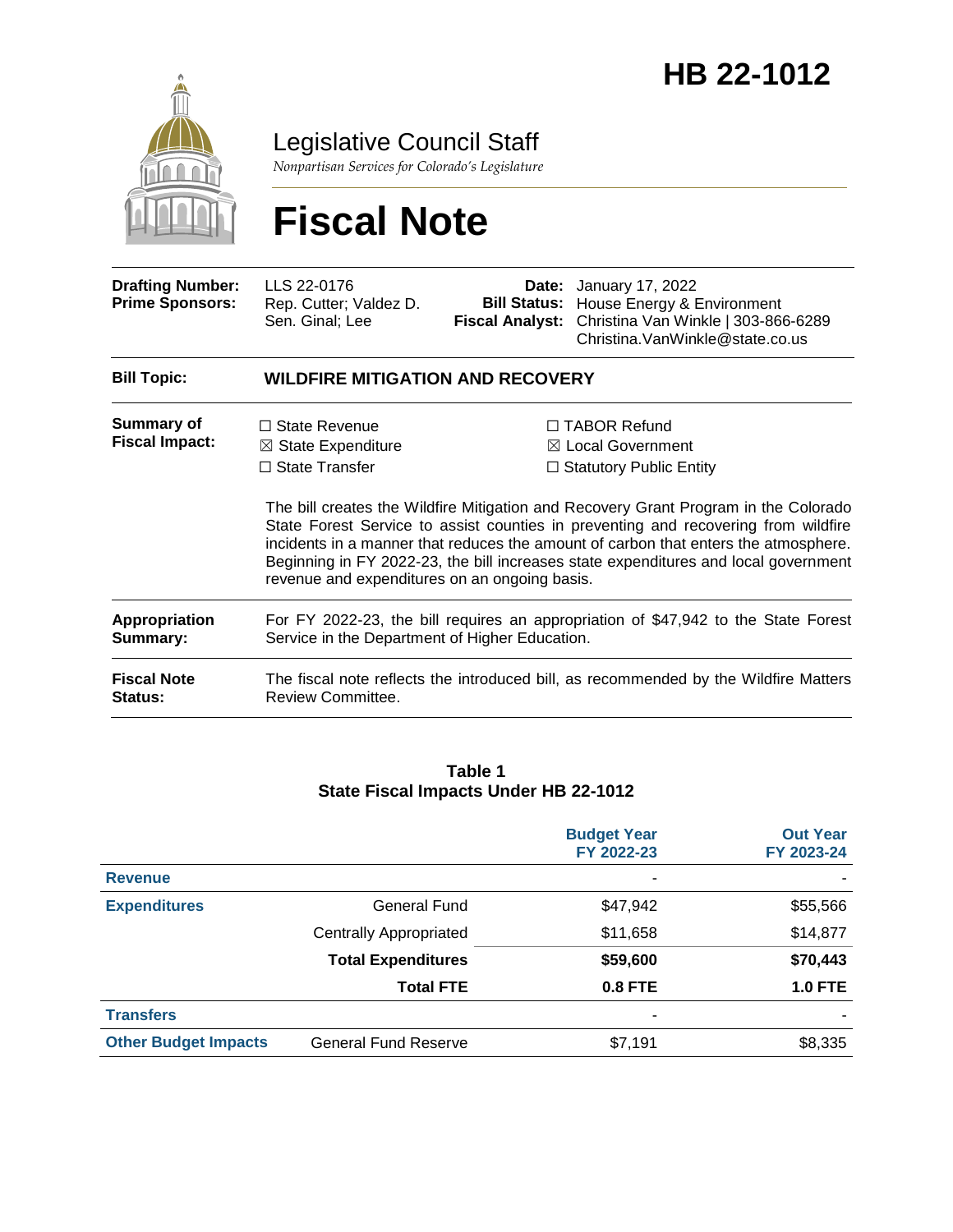Page 2

# January 17, 2022 **HB 22-1012**

# **Summary of Legislation**

The bill creates the Wildfire Mitigation and Recovery Grant Program within the Colorado State Forest Service (CSFS) to help counties with forested areas prevent and recover from wildfires by removing wildfire fuel and debris in a manner that reduces the amount of carbon that enters the atmosphere. Grant money may be spent on wood-removal equipment and labor, as well as reforestation efforts such as tree seedling planting. Grant applications must be reviewed by the CSFS in consultation with the Division of Fire Prevention and Control in the Department of Public Safety and the Colorado Forest Health Council within the Department of Natural Resources. Counties that received a grant are required to submit a report to the CSFS on or before November 1 each year that, at a minimum, must include an itemization of how the grant money was spent. The CSFS must submit a summarized report on or before January 1 each year beginning in 2023 to the relevant legislative committees and the Governor. The grant program is repealed September 1, 2028, following a sunset review.

# **Background and Assumptions**

The Colorado State Forest Service currently administers the Forest Restoration and Wildfire Risk Mitigation (FRWRM) competitive grant program to provide funding for community-level actions across the state to protect populations and property in the wildland-urban interface, promote forest health, and to increase the use of woody materials including traditional forest products and biomass energy. The FRWRM grant program provided 42 grants ranging from around \$40,000 to \$700,000 in 2021. The below table provides information on current and historic spending levels under the existing FRWRM grant program.

| <b>Fiscal Year</b> | <b>Funding Amount</b> | <b>Fund Source</b>          |  |
|--------------------|-----------------------|-----------------------------|--|
| FY 2022-231        | \$8 million           | <b>General Fund</b>         |  |
| FY 2021-22         | \$8 million           | <b>General Fund</b>         |  |
| FY 2020-21         | \$6 million           | <b>General Fund</b>         |  |
| FY 2019-20         | \$1.4 million         | General Fund; Severance Tax |  |
| FY 2018-19         | \$2.0 million         | General Fund; Severance Tax |  |

**Table 2 Historic and Current Funding for Forest Restoration and Wildfire Risk Mitigation Grant Program**

*<sup>1</sup> FY 2022-23 funding amount included in the Governor's Budget Request and is not yet authorized. Source: Legislative Council Staff; Colorado State Forest Service.*

This fiscal note assumes that the Wildfire Mitigation and Recovery Grant Program created in this bill will be administered as a supplemental grant program under the existing FRWRM grant program, with the added criteria that projects are undertaken in a manner that reduces the amount of carbon that enters the atmosphere, in accordance with the requirements of this bill.

# **State Expenditures**

The bill increases General Fund expenditures by \$59,600 in FY 2022-23 and \$70,443 in FY 2023-24 and ongoing in the CSFS. It will also increase workload in the Departments of Natural Resources and Public Safety. Expenditures are shown in Table 3 and detailed below.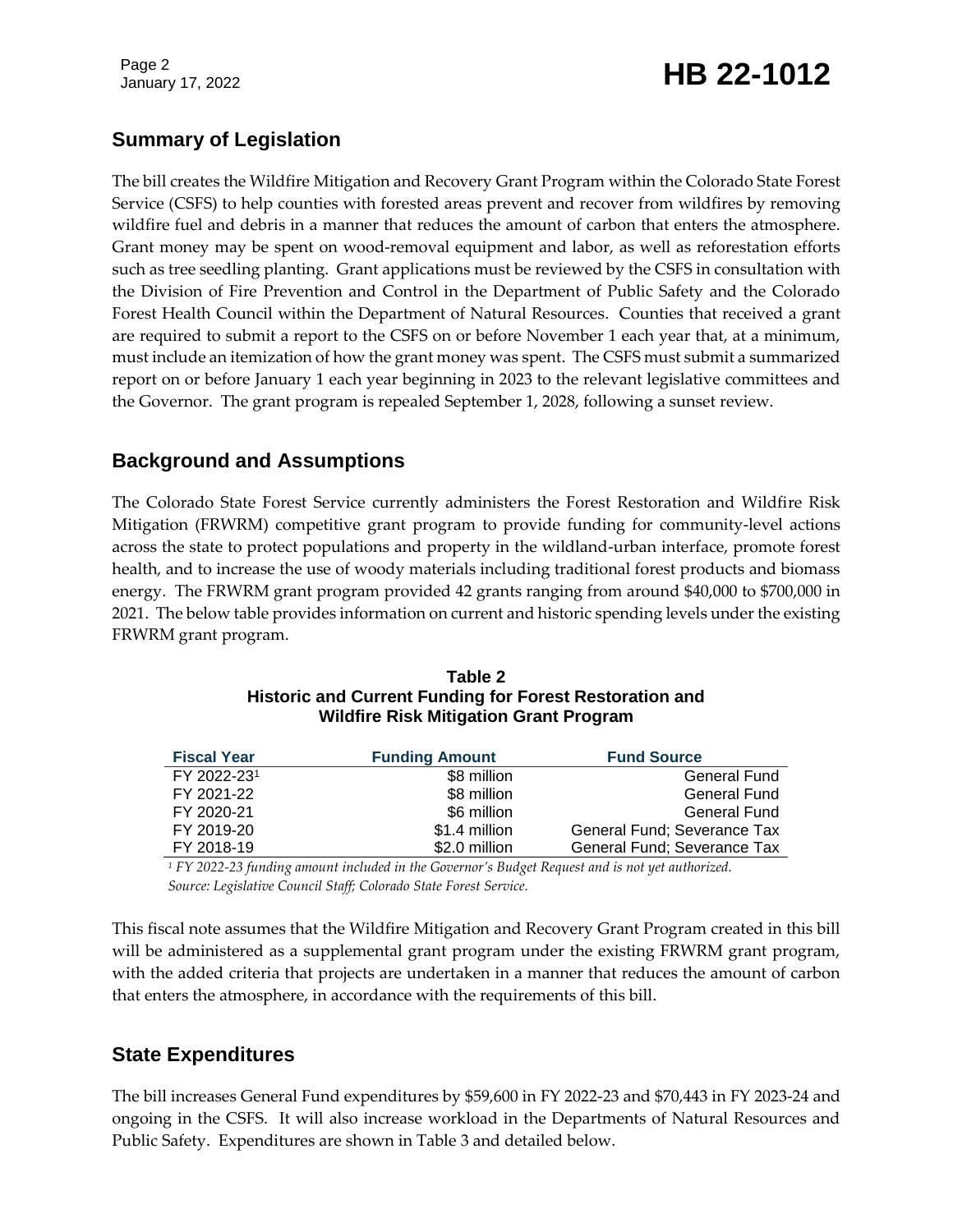# January 17, 2022 **HB 22-1012**

| <b>Cost Components</b>                               | FY 2022-23     | FY 2023-24     |  |
|------------------------------------------------------|----------------|----------------|--|
| <b>Department of Higher Education-Forest Service</b> |                |                |  |
| <b>Personal Services</b>                             | \$40,662       | \$54,216       |  |
| <b>Operating Expenses</b>                            | \$1,080        | \$1,350        |  |
| <b>Capital Outlay Costs</b>                          | \$6,200        |                |  |
| Centrally Appropriated Costs <sup>1</sup>            | \$11,658       | \$14,877       |  |
| Total                                                | \$59,600       | \$70,443       |  |
| <b>Total FTE</b>                                     | <b>0.8 FTE</b> | <b>1.0 FTE</b> |  |

#### **Table 3 Expenditures Under HB 22-1012**

*<sup>1</sup> Centrally appropriated costs are not included in the bill's appropriation.*

**Department of Higher Education—Forest Service.** The CSFS requires one grant program specialist to administer and provide additional consideration to applicants to the supplemental grant program under the umbrella of the broader FRWRM grant program. Costs for personal services, operating and capital outlay, and centrally appropriated costs for an additional 1.0 FTE once fully implemented in the CSFS are shown in Table 2 above. Costs for FY 2022-23 reflect a September 1 start date and the General Fund pay date shift.

**Grant awards.** Funding for the new grant program may be set at the discretion of the General Assembly. This fiscal note assumes that no additional appropriations for grant awards are required under the bill, given the assumption that it will operate as part of the FRWRM grant program and use funding available under that program. The fiscal note will be updated if more information on program funding levels becomes available.

**Departments of Natural Resources and Public Safety.** Beginning in FY 2022-23, the Departments of Natural Resources and Public Safety will have an increased workload associated with reviewing grant applications and reports. This workload can be accommodated within existing resources.

**Centrally appropriated costs.** Pursuant to a Joint Budget Committee policy, certain costs associated with this bill are addressed through the annual budget process and centrally appropriated in the Long Bill or supplemental appropriations bills, rather than in this bill. These costs, which include employee insurance and supplemental employee retirement payments, are shown in Table 2.

### **Other Budget Impacts**

**General Fund reserve.** Under current law, an amount equal to 15 percent of General Fund appropriations must be set aside in the General Fund statutory reserve beginning in FY 2022-23. Based on this fiscal note, the bill is expected to increase the amount of General Fund held in reserve by \$7,191 in FY 2022-23 and \$8,335 in FY 2023-24, which will decrease the amount of General Fund available for other purposes.